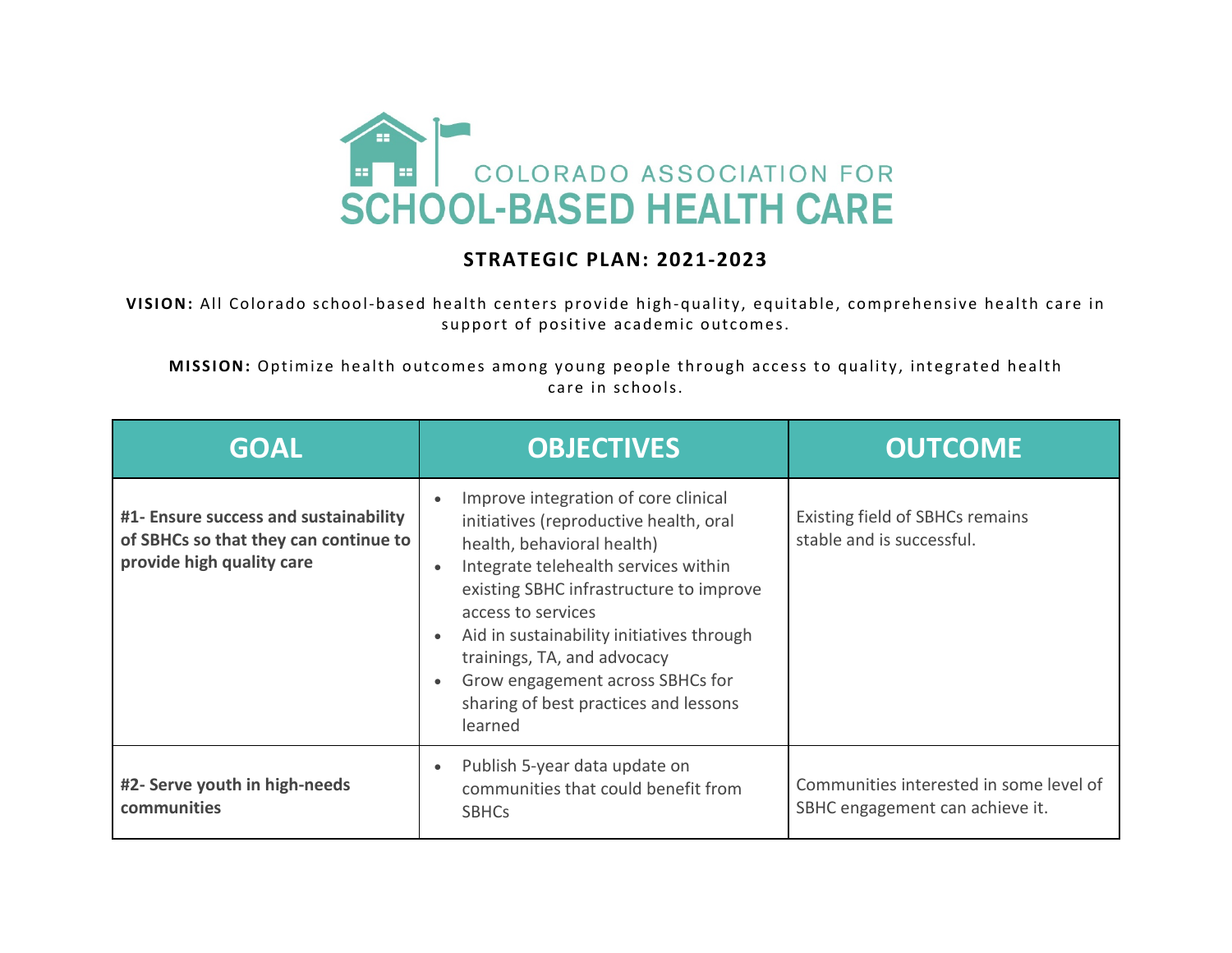|                                                                                 | Engage top 5 communities in<br>conversations along with partner<br>organizations about options to support<br>health outcomes for youth<br>Explore where telehealth "extension<br>sites" from existing SBHCs could be<br>possible<br>Advocate for more funding (including<br>looking at new sources of revenue like sin<br>taxes) to make more SBHCs possible                                                                                                                                                                                                                                                                                                     |                                                                                                                                               |
|---------------------------------------------------------------------------------|------------------------------------------------------------------------------------------------------------------------------------------------------------------------------------------------------------------------------------------------------------------------------------------------------------------------------------------------------------------------------------------------------------------------------------------------------------------------------------------------------------------------------------------------------------------------------------------------------------------------------------------------------------------|-----------------------------------------------------------------------------------------------------------------------------------------------|
| #3- Work toward health equity<br>within CASBHC and within the field<br>of SBHCs | Increase awareness of and continue to<br>address racial bias in the SBHC<br>community guided by youth feedback<br>Foster partnerships and learning<br>opportunities to ensure SBHCs are<br>responsive to the diverse needs of the<br>population they serve<br>Create a more inclusive and equitable<br>culture within CASBHC and SBHCs<br>supported by positive policies and<br>practices<br>Address equity through advocacy<br>Support SBHCs response to social<br>determinants of health<br>Strengthen the use of healing centered<br>$\bullet$<br>engagement in addressing ACEs and<br>trauma in culturally responsive,<br>systematically-oriented approaches | SBHCs are seen as the model of equitable<br>health care where trust is built. CASBHC<br>is both the model and incubator of best<br>practices. |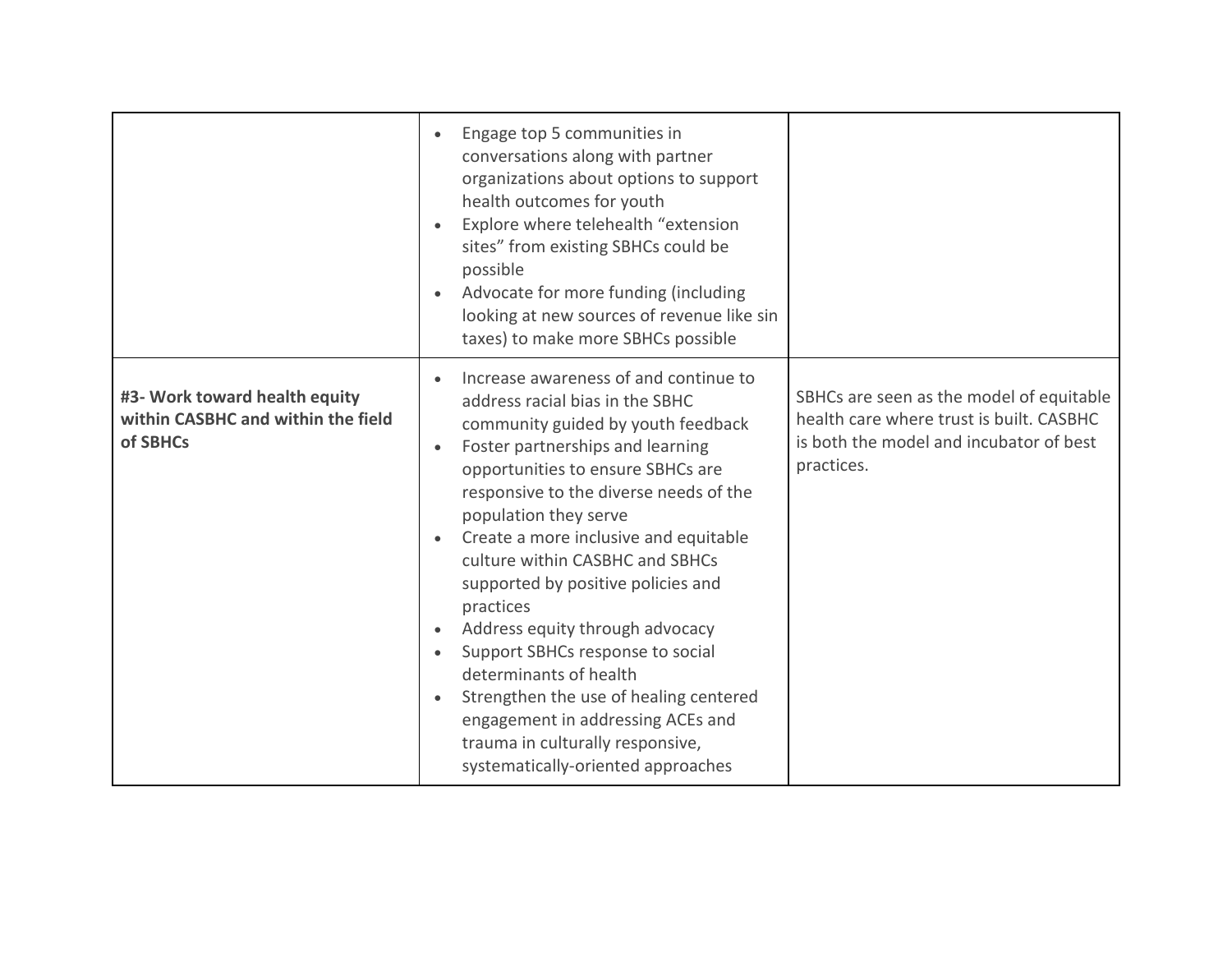|                                                                                                                                          | Explore how SBHCs can promote SBHC<br>$\bullet$<br>services as alternatives to discipline in<br>schools<br>Diversify CASBHC board and staff<br>$\bullet$                                                                                                                            |                                                                                                      |
|------------------------------------------------------------------------------------------------------------------------------------------|-------------------------------------------------------------------------------------------------------------------------------------------------------------------------------------------------------------------------------------------------------------------------------------|------------------------------------------------------------------------------------------------------|
| #4 - Strengthen relationships<br>between SBHCs and schools/districts                                                                     | Demonstrate the value of SBHCs to<br>educational mission<br>Support SBHCs with marketing materials<br>$\bullet$<br>that are customizable<br>Serve as a catalyst for ideas for outreach<br>$\bullet$<br>and how to identify and cultivate funding<br>relationships                   | Schools seek out and cultivate strong<br>collaborations with SBHCs to achieve<br>whole-student care. |
| #5 - Grow advocacy and engagement<br>of young people                                                                                     | Establish a youth advisory board<br>$\bullet$<br>Commit to incorporating a youth<br>$\bullet$<br>perspective in CASBHC's work in a<br>meaningful way<br>Engage youth in advocacy opportunities<br>$\bullet$<br>and request feedback on health and<br>educational initiatives        | Young people's voices inform CASBHC's<br>work and advocacy.                                          |
| #6 - Improve internal operations and<br>strengthen culture of collaboration<br>across Board, staff, and the Executive<br><b>Director</b> | Strengthen relationships within board<br>$\bullet$<br>and between board and staff<br>Strengthen and empower board<br>$\bullet$<br>committees<br>Host annual board-staff retreat<br>$\bullet$<br>Incorporate equitable policies and<br>$\bullet$<br>institute a healthy work culture | CASBHC is a stronger organization with<br>everyone contributing their best thinking<br>and passion.  |
| #7 - Diversify CASBHC's funds                                                                                                            | Involve board in fundraising with<br>$\bullet$<br>leadership from fundraising committee                                                                                                                                                                                             | CASBHC's funding distribution is<br>increasingly more diverse each year and                          |